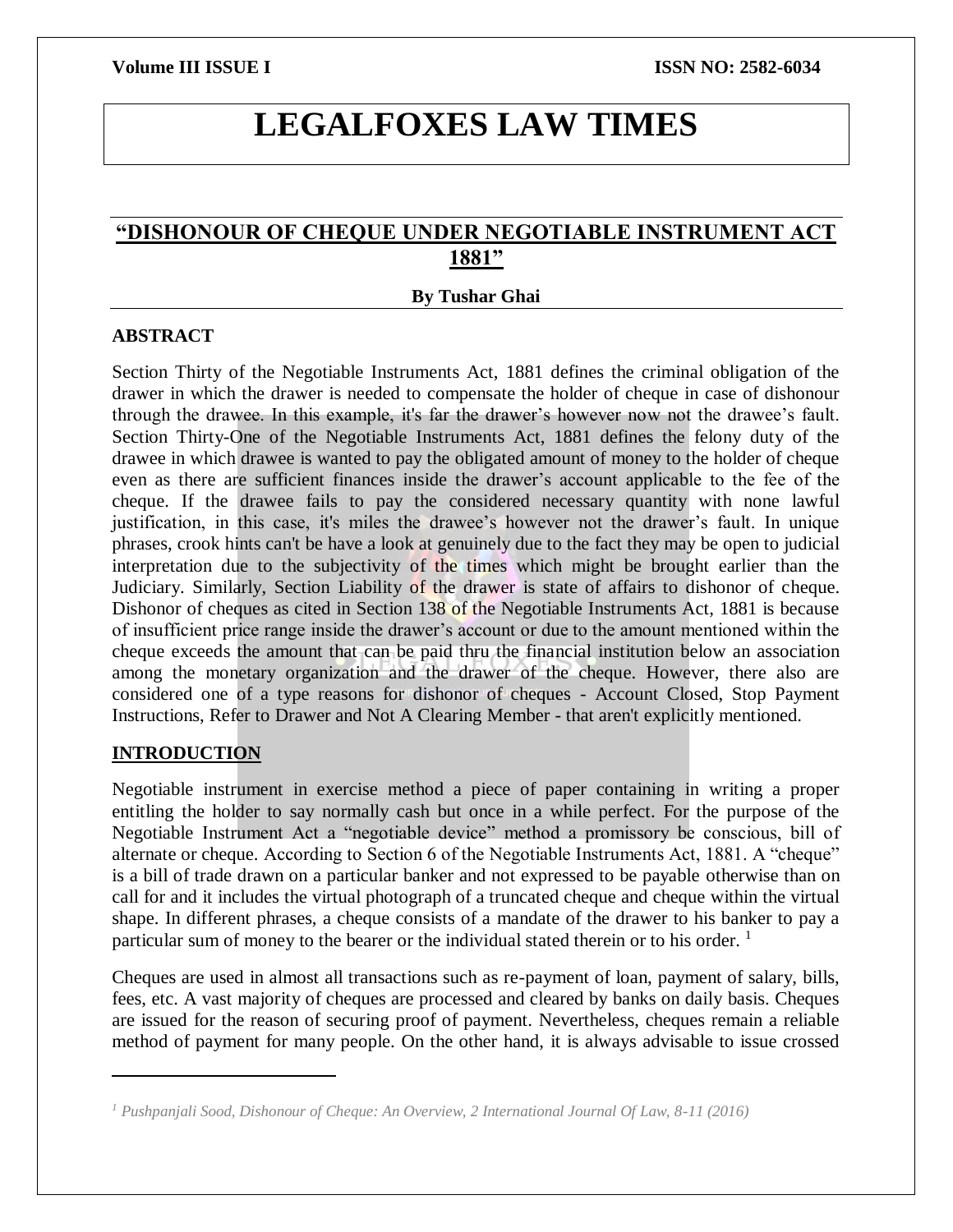"Account Payee Only" cheques in order to avoid its misuse. A cheque is a negotiable instrument. Crossed and account payee cheques are not negotiable by any person other than the payee. The cheques have to be deposited into the payee's bank account. Legally, the author of the cheque is called 'drawer', the person in whose favour, the cheque is drawn is called 'payee', and the bank who is directed to pay the amount is known as 'drawee'. However, cases of cheque bounce are common these days. Sometimes cheques bearing large amounts remain unpaid and are returned by the bank on which they are drawn. A cheque which is issued by the drawer is valid for three months only from the date of issue as per the RBI guidelines earlier it was valid for six months but now it has been reduced to three months.

## **DIFFERENT TYPES OF CHEQUE:**

## **BEARER CHEQUE**

A man or woman keeping the cheque can withdraw the quantity (simplest if it is signed). Such shape of cheques are very volatile and in case out of region can purpose lack of the quantity mentioned at the cheque.

## **CROSSED CHEQUE**

A bearer cheque becomes a crossed cheque via way of way of crossing it times with parallel lines on the left-hand top corner. Only person call written on it can get the quantity transferred to his account.

## **SELF CHEQUE**

As the decision shows the account holders name is written on it to encash cash in physical form from the branch wherein he holds his account.

## **POST DATED CHEQUE**

Post-dated Cheques are cheques issued with a destiny date on it. Once a cheque is issued it'll be legitimate for three months. It is used for enterprise functions or the making of charge in a destiny date.

## **BANKER'S CHEQUE**

Such cheques are issued thru the financial group itself and ensures a charge.

## **TRAVELER'S CHEQUE**

Such cheques can be used for withdrawal of cash on the identical time as touring. It is equal to sporting cash however you may be able to adventure thoroughly with out carrying huge amount. They can be encashed distant places wherein foreign places forex is normally appropriate.

Dishonour is 2 of kinds:

- *• Dishonour of bill of change by means of way of non-popularity*
- *• Dishonour of promissory study, bill of change or cheque via non-fee*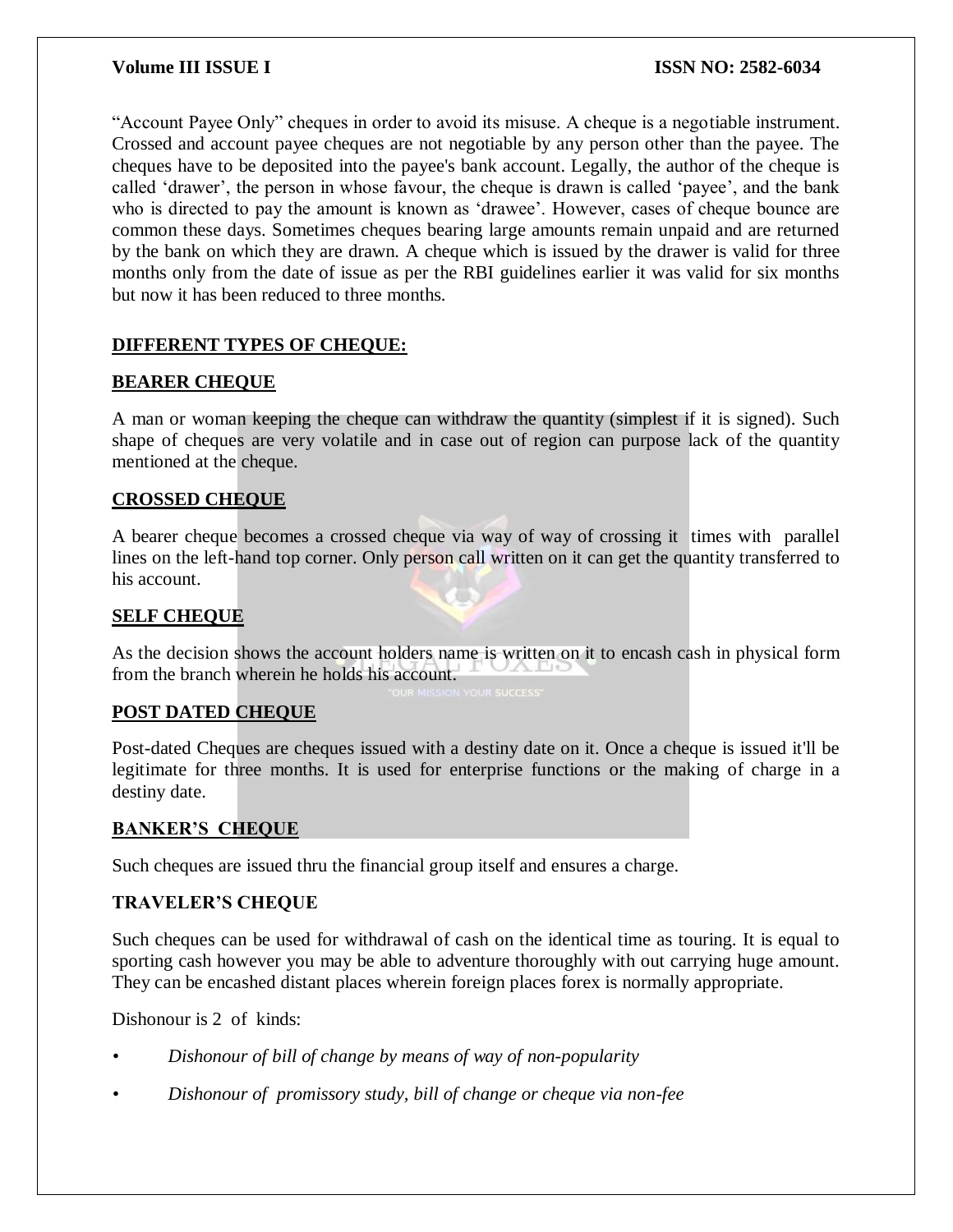When presentment for price is made and the maker, acceptor or drawee, due to the reality the case can be, makes default in making the price, there can be dishonour of the tool. And moreover if there are sure times even as presentment for charge is excused and the device is deemed to be dishonoured even without presentment<sup>2</sup>. Thus even as the maker, acceptor or drawee intentionally prevents the presentment of the device is deemed to be dishonoured even without presentment.

## **NOTICE OF DISHONOUR**

Notice of dishonour way facts approximately the reality that the tool has been dishonoured

• Notice of dishonour is given to the party sought to be made responsible and, consequently it serves as a warning to the man or woman to whom the eye is for the reason that he have to now be made accountable

• Enormous put off in giving notice of dishonour may placed an end to the plaintiff's right in recognize of the dishonoured tool.

## **NOTICE OF DISHONOUR BY WHOM?**

Notice of dishonour is to take shipping of with the useful resource of way of someone who desires to make a few in advance celebration of his accountable on the device. Therefore, the kind of phrase may be given:

- Either through the use of using the holder
- A party to the device who remain liable for it

## **DISHONOUR OF CHEQUE**

A character suffers loads if a cheque issued in his favour is dishonoured due to the insufficiency of price range in the account of the drawer of the cheque. To discourage such dishonour, it's been made an offence by way of an amendment of the Negotiable Instrument Act thru way of the Banking, Public Financial Institution and Negotiable Instrument Laws (Amendment) Act, 1988<sup>3</sup>.

A new Chapter VII collectively with Sections 138 to 142 has been inserted in the Negotiable Instrument Act.Section 138 makes the dishonour of cheque an offence. The payee or holder in due direction have to have recourse towards the drawer, who may be held responsible for the offence.

## **Under Section 138 –**

 $\overline{\phantom{a}}$ 

Where any cheque drawn thru the usage of someone on an account maintained with the resource of him with a banker for charge of any sum of money to any other man or woman from out of that account for the release, in whole or detail, of any debt or other criminal responsibility, is decrease returned through the use of the usage of the financial institution unpaid, either because

*<sup>2</sup>Melville Madison Bigelow, Law Of Bills, Notes, And Checks: Illustrated By Leading Cases (2nd ed. 1880). 3 Dutta"s, Commentary on The Negotiable Instruments Act, 1881, at 700 (2013).*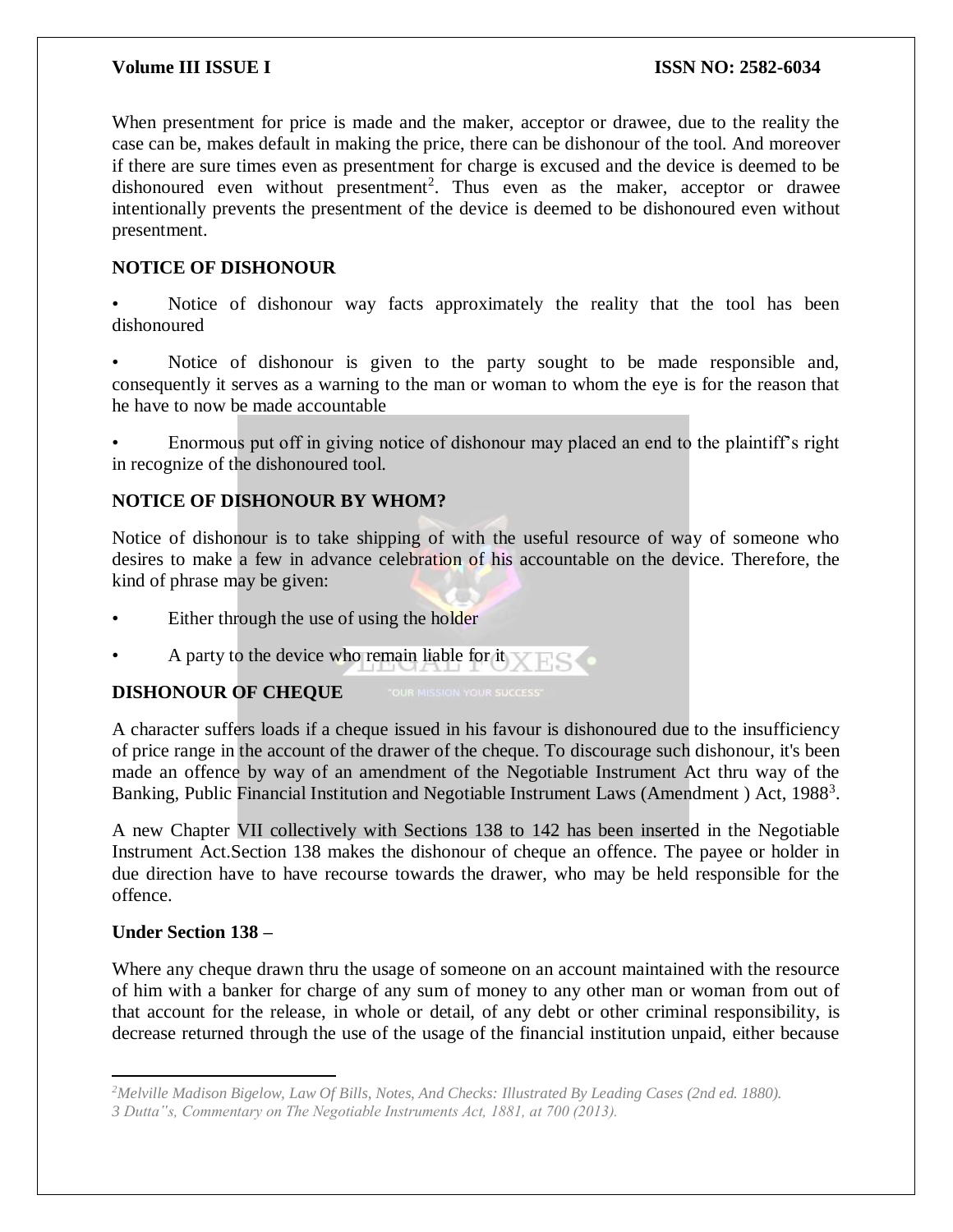of the quantity of money recognition to the credit score score score of that account is inadequate to honour the cheque or that it exceeds the amount prepared to be paid from that account with the resource of an agreement made with that monetary group, such man or woman will be deemed to have committed an offence and shall, without prejudice to a few other provision of this Act be punished with imprisonment [a term may be extended to 2 years], or with excellent which can also furthermore enlarge to two times the quantity of the cheque, or with each.

## **Section 138 of the Negotiable Instruments Act, 1881**

Section 138 of the Negotiable Instruments Act, 1881 states the dishonouring of a cheque for reasons said insufficiency of finances, stale cheque, positioned up-dated cheque, alteration, ordinary signature, frozen account and save you charge schooling, and so forth. When any cheque is drawn with the useful resource of an individual person on a selected monetary organization account that is maintained by means of him with a banker for the rate of any highquality amount of money to each other character out of that bank account for the discharge, in complete or in element, of any amount of debt or each other prison responsibility this is lower again with the useful resource of the financial institution unpaid each due to the motive of the quantity of coins reputation inside the credit score rating score of that economic corporation account is inadequate to honour or if it exceeds the quantity of money organized to be paid from that bank account through an settlement made with the financial organization<sup>4</sup>.

Section 138 of the Negotiable Instruments Act, 1881 includes the following elements-

The cheque have to be drawn via the usage of manner of the accused on a monetary group account it's maintained with the aid of him with a specific banker in a financial enterprise;The amount of cash stated in the cheque is for discharging the criminal duty either simply or in element;The cheque is dishonoured which means it's far lower back unpaid because of inadequate budget or is lower decrease returned because of the truth the amount contained within the cheque exceeds the arrangement made with the financial organization. The offence is said to be dedicated at the exact moment the cheque is decrease returned unpaid to the holder or drawer of the cheque.

## **Exceptions**

The exceptions to such provision are that not anything contained in the section shall follow until-

the cheque has been provided to the respective economic organization inside the period of its validity or inner six months of time from the date on which the cheque turn out to be drawn from the economic enterprise, whichever is earlier.The payee (character who receives the payment) in due direction of the cheque has made a name for for the fee of the amount of money through the use of supplying notice or in writing to the individual that has drawn the cheque. He need to interior fifteen days of the receipt of information from the monetary organization regarding the returning of the cheque it truly is unpaid.If the drawer fails to make the price of the said sum of money to the respective payee or the person that is to get preserve of the coins internal fifteen days of the receipt of statistics of the eye obtained.

## **ESSENTIAL FOR AN ACTION UNDER SECTION 138**

 $\overline{a}$ *4 Bharat Barrel & Drum Manufacturing Company v. Amin Chand Payrelal, 1999(2) RCR(Civil) 615*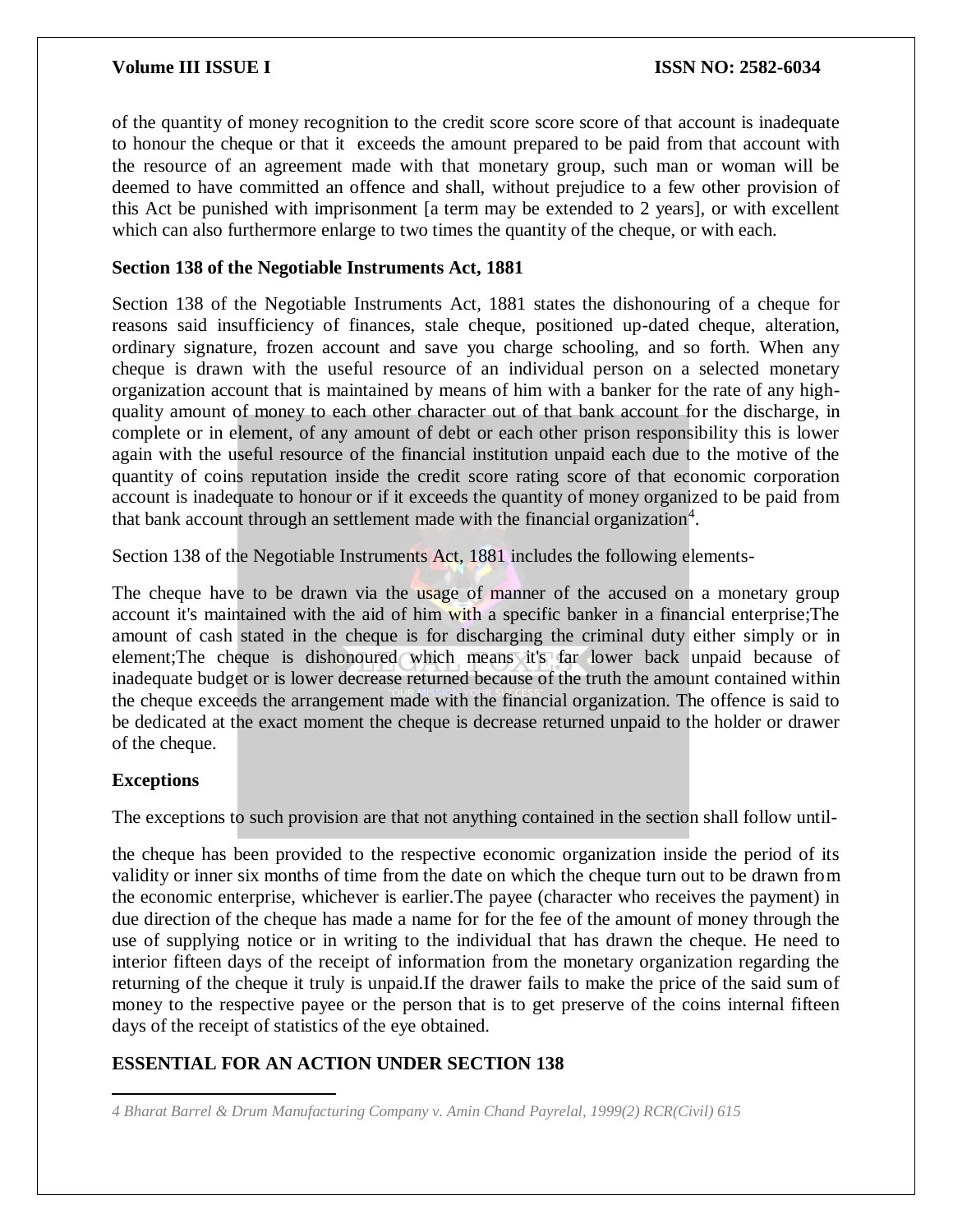There need to be dishonour of cheque

Section 138 makes dishonour of cheque in certain cases an offence. Cheque is the most not unusual mode of creating the fee. In order to duly protect the hobby of its payee, holder in due direction, there is an try to discourage dishonour of a cheque thru manner of creating it an offence. These provisions do no longer cowl the dishonour of different negotiable devices.

## **Payment in discharge of debtor jail responsibility**

The cheque need to were drawn through someone on an account with a banker for rate of cash to each different person for the discharge, in entire or factor, of any debt or unique prison duty.

The debt or different felony obligation in this form of case way a legally enforceable debt or exclusive prison responsibility.

If the payment via the usage of manner of cheque is made as gift or charity, it isn't the price for legally enforceable debt or felony responsibility. The dishonour of such cheque does now not appeal to the provisions of Section 138 of the Negotiable Instrument Act.

## **THE LAW RELATING TO NEGOTIABLE INSTRUMENTS**

The law relating to negotiable instruments is not the law of one nation or of one particular demographic area, it is the law of the commercial world in general, for, it consists of certain principles of equity and usages of trade which general convenience and commonsense of justice had established to regulate the dealing of merchants and mariners in all the commercial countries of the civilised world. Even now the laws of several countries in Europe are, at least so far as general principles are concerned, similar in many respects. Of course, on questions of detail, different countries have solved the various problems in different ways, but the essentials are the same, and this similarity of law is a pre-requisite for the vast international transactions that are carried on among the different countries.<sup>5</sup>

In the case of *TomyJacob Kattikaran v. Thomas Manjaly* <sup>6</sup>

The Supreme Court has held that if it changed into hooked up that the appellant did now not serve a word at the drawer within the period prescribed underneath Section 138 of the Act, the acquittal of the drawer is justified.

In **Bharat N. Mehtha v. Mansi Finance (Chennai) Ltd.**<sup>7</sup> it has been held that the words 'any suit or other proceedings' in the insolvency Act do not refer to personal act committed by the accused committing offence and thus, proceedings under section 138 are not barred.

 $\overline{a}$ <sup>5</sup> Bhashya & Adiga, The Negotiable Instruments Act, 34 (Sage Publications, New Delhi,  $18<sup>th</sup>$  edn., 2008)

<sup>6</sup> A.I.R 1998 S.C. 366

<sup>7</sup> (2000)1 Crimes 490.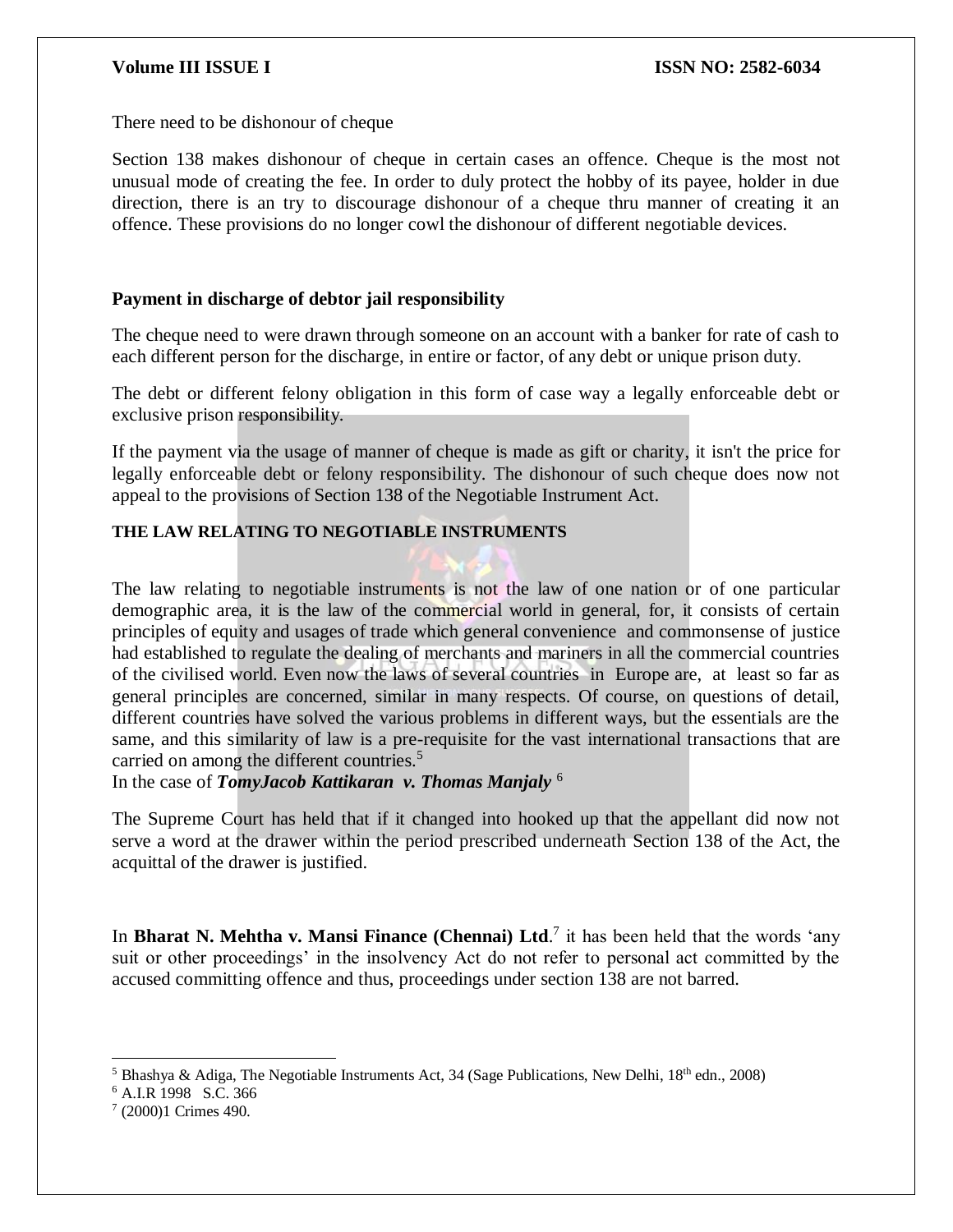In **Prudential Capital Market Ltd. v. State of Bihar<sup>8</sup>** , the Supreme Court held that there was no provision under the Reserve Bank of India Act 1934 which prohibited any criminal proceedings under other Acts to continue against Non- Banking Finance Companies. The Provision of Section 58E bars taking cognizance of offences commissioned under the said Act namely the Reserve Bank of India Act 1934.

In M/s S.R. Nagraj and Co. v. M/s Shri Ganesh Oil Mills<sup>9</sup>, the provisions of Karnataka Agricultural Produce Marketing (Regulation) Act 1966 provided that suit or other proceedings for recovery of amount due shall not be filed, without obtaining sanction from the Market Committee. It was held that sanction was only required for disputes of Civil Nature and did not apply to criminal prosecution and thus, proceedings initiated under section 138 for the Act for dishonour of cheque were maintainable, without the requirement of any sanction.

## **CIRCUMSTANCES IN WHICH A BANKER IS JUSTIFIED IN DISHONOURING CUSTOMER'S CHEQUE**

## **PAYMENT COUNTERMANDED BY THE DRAWER**

When the cheque drawer of the cheque countermands the price, this is it problems the steerage to the economic institution no longer to make the price. On receipt of a legitimate prevent fee order, the cheque want to be returned unpaid with the commentary "payment countermanded by using the use of drawer"

## **NOTICE OF DRAWER'S DEATH**

On receipt of the showed facts of loss of lifestyles of account holder, cheques signed by means of him have to be once more unpaid with the assertion "Drawer decea sed" <sup>10</sup>.

## **NOTICE OF CUSTOMER'S INSANITY**

Where the account holder is licensed as insane by means of a mentioned medical practitioner then the cheques signed with the aid of using him ought to be signed with the useful resource of him need to be decrease lower back unpaid.

## **NOTICE OF CUSTOMER'S INSOLVENCY**

Where a customer is adjudged insolvent, the banker should refuse to pay cheques drawn with the useful resource of using the client.

## **LIQUIDATION OF COMPANY**

When a bank receives be aware from the liquidator in accordance with the provisions of Companies Act, requiring to pay the stability to liquidator's account , all of the cheques through the companies must be over again unpaid.

 $\overline{\phantom{a}}$ 8 (2000)102 Comp. Cas 442 SC.

<sup>9</sup> (2000)1 BC 437

*<sup>10</sup> Article- Effect of Recent Amendments in Negotiable Instruments Act on the Pending Cases as well as Appeals*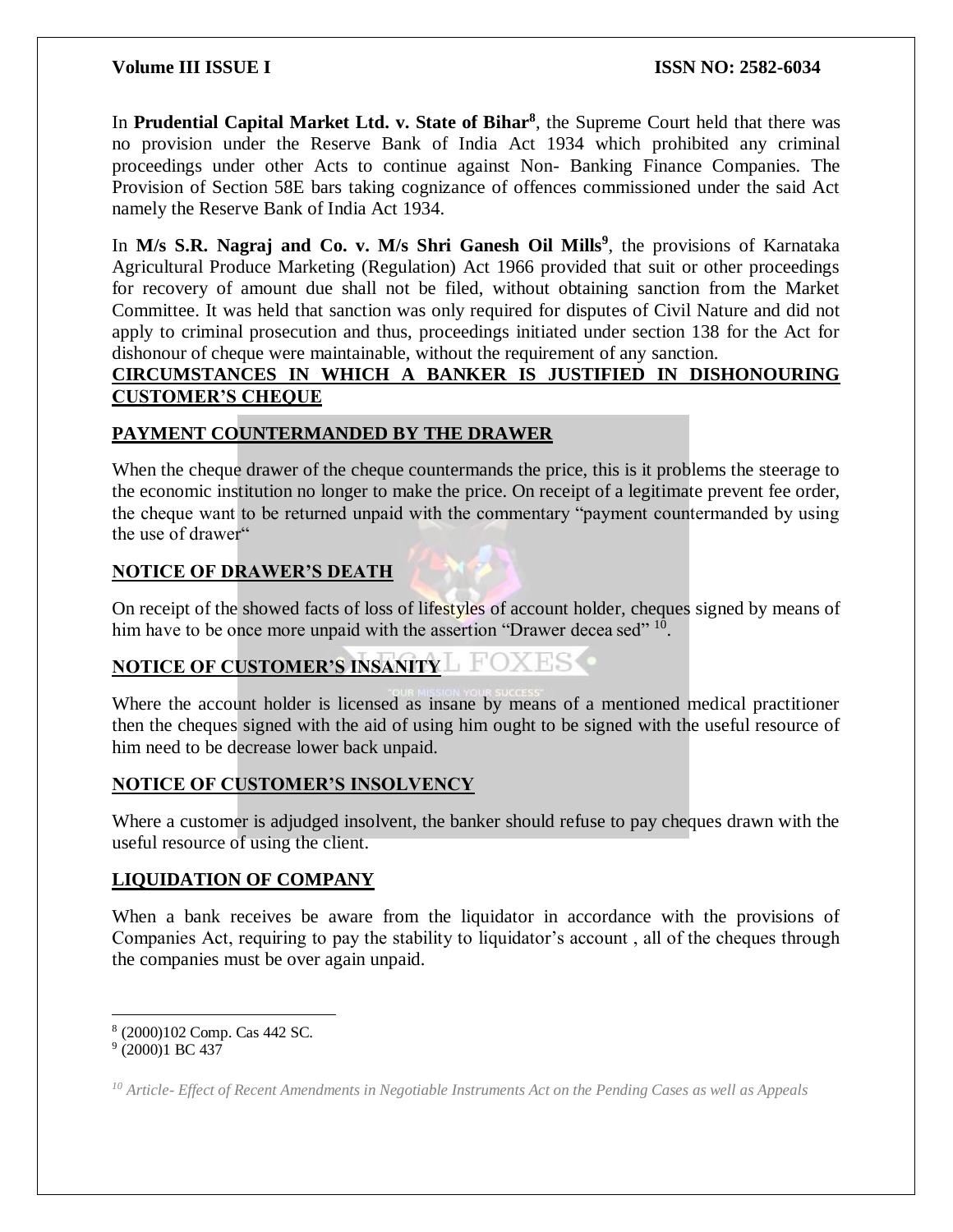## **OFFENCE BY COMPANY**

A juristic individual like included companies and partnership agencies also are made answerable for the offence of dishonour of cheque defined below phase 138.

Under Section 141 –

If the individual committing an offence below segment 138 is a corporation, all and sundry who, on the time the offence have become devoted, changed into in charge of, and modified into accountable to the agency for the behavior of the business enterprise of the organization ,further to the employer, will be deemed to be responsible of the offence and will be prone to be proceeded towards and punished therefore. <sup>11</sup>

Provided that now not a few issue contained on this sub-section shall render any individual vulnerable to punishment if he proves that the offence modified into devoted with out his expertise, or that he had exercised all due diligence to prevent the rate of such offence

Explanation- For the cause of this segment –

• "Company" manner any frame organization and consists of a corporation or distinct association of humans; and

• "Director" in phrases of a firm, approach a companion inside the agency

Section 141 covers three commands of man or woman chargeable for offence below Section 138-

• The organization as foremost perpetrator **I** FOXES

• Persons who have been in rate and had been responsible for the organisation of business organization

• Any excellent individual who's director or a supervisor or secretary or officer of the corporation

## **CONDITION ESSENTIAL FOR COGNIZANCE**

For starting court cases in competition to the drawer of dishonoured cheque drawee has to fulfil following conditions –

The payee or the holder in due direction has to report a written grievance.

*The payee or the holder in due course has to file a written complaint.*

*The complaint is to be made within one month of the date on which the cause of action arose under clause (c) of the proviso to Section 138*

 $\overline{a}$ *<sup>11</sup> Article- Legal Notice under Section 138 Returned Unclaimed*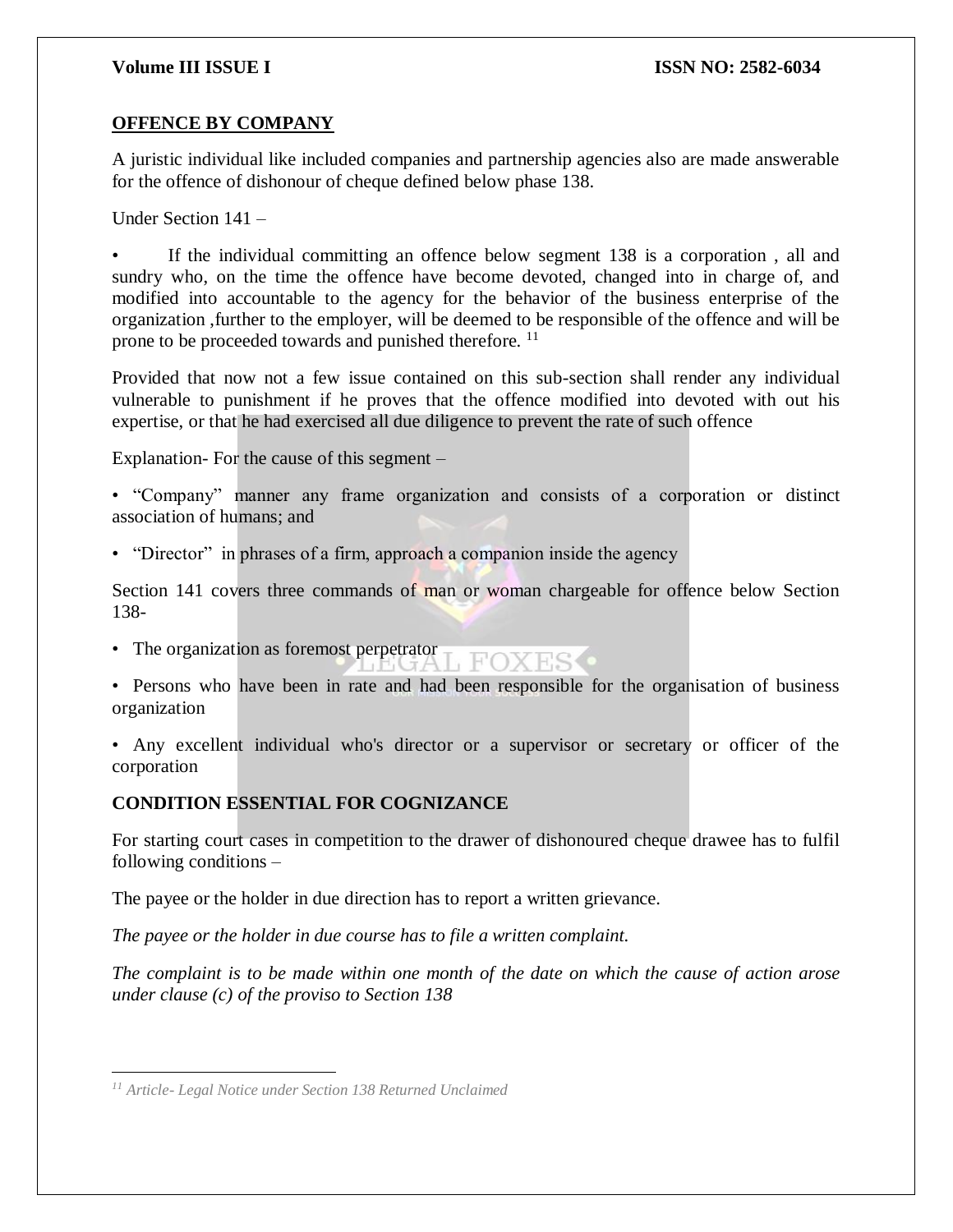*Only the court of Metropolitan Magistrate or a Judicial Magistrate of First Class is empowered to try the offence defined under the provision of Section 138.*

The grievance is to be made inside one month of the date on which the reason of motion arose below clause (c) of the proviso to Section 138.Only the court of Metropolitan Magistrate or a Judicial Magistrate of First Class is empowered to try the offence defined below the supply of Section 138.

## **LIABILITY OF A DRAWER OF A DISHONOURED CHEQUE**

## **Civil liability**

Where a cheque is dishonoured, the prison function of the drawer of the cheque will become that of a primary debtor to the holder. The holder can supply civil wholesome much like any creditor to get higher the amount from the drawer making him reliable as essential debtor.

## **Criminal liability**

A drawer of a cheque is deemed to have committed a criminal offence whilst the cheque drawn with the resource of the use of him is dishonoured thru the drawee because of insufficiency of finances.

The criminal obligation of a drawer in case of dishonour of cheque is dealt in segment 138 to Section 142 of Negotiable Instrument Act 1881.

## **MAXIMUM PUNISHMENT**

The maximum punishment for such an offence is imprisonment upto 2 years or extraordinary upto twice the quantity of cheque or every. ノヘ コモ

Where the cheque is drawn with the useful aid of a agency, a company, or association of individuals, the punishment can be provided to every person who come to be in-rate of and feature grow to be accountable for its behavior of agency and also to the company.

## **HISTORY AND EVOLUTION OF THE ACT IN PURSUANCE WITH SECTION 138, NEGOTIABLE INSTRUMENTS ACT, 1881**

Negotiable Instruments had been applied in commercial worldwide for an extended term as one of the on hand modes of shifting coins. Development in banking region and with the hole of new branches, cheque have emerge as honestly one of the famous Negotiable Instrument.

A cheque is an stated bill of alternate this is consequences typical in lieu of charge of cash and it is negotiable. However, through the fall of ethical requirements, even those Negotiable Instruments like cheques issued, started dropping their credibility thru using now not being honoured on presentment. It grow to be observed that an motion inside the civil court for series of the proceeds of negotiable tool like a cheque tarried, consequently defeating the very reason of recognizing a negotiable device as a speedy vehicle of commerce. <sup>12</sup>

 $\overline{a}$ <sup>12</sup> (1993) 1 Crimes 723 (Andhra Pradesh).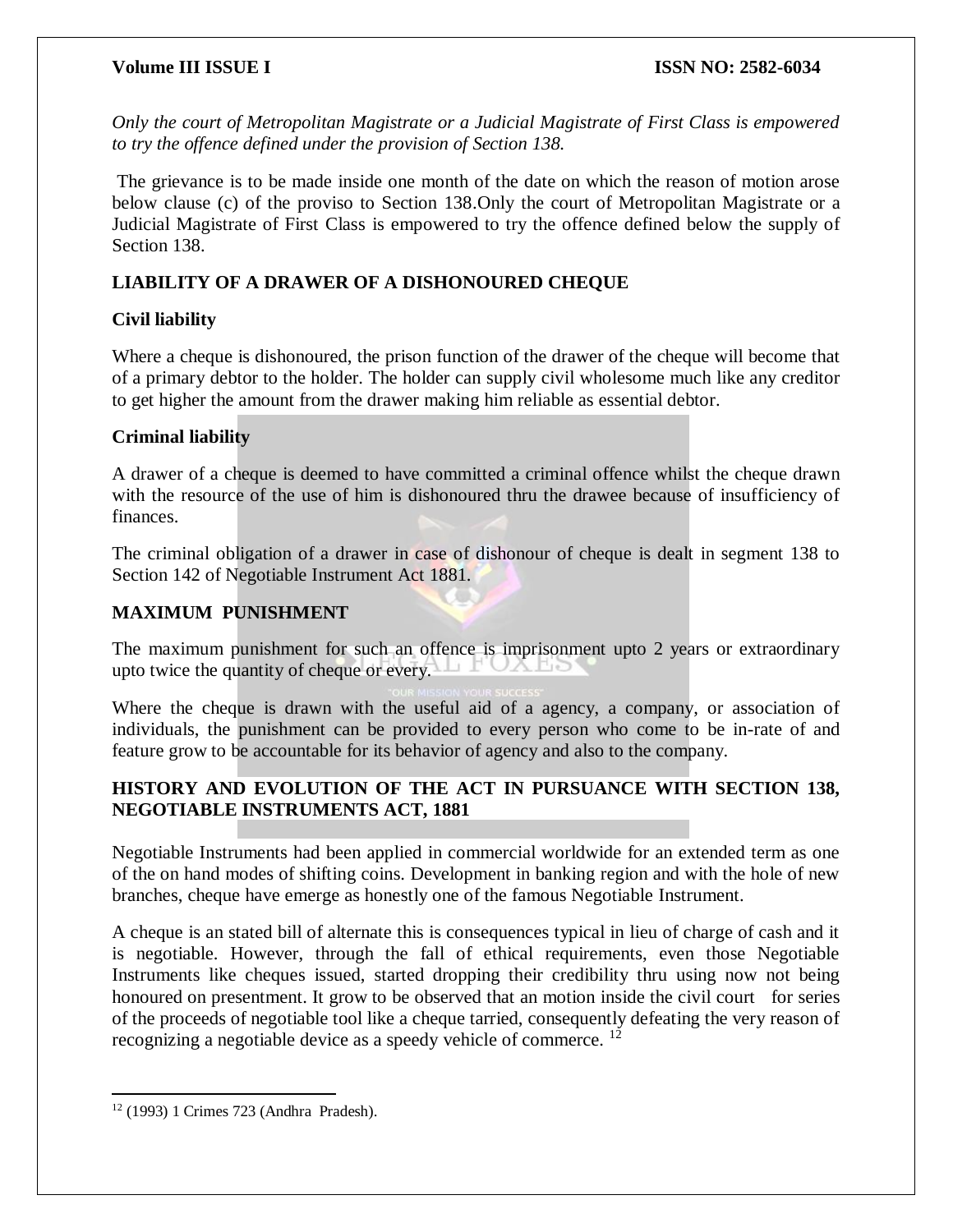The provisions have additionally been made that to represent the stated offence –

a. Such cheque should no longer had been furnished to the economic employer within a period of six months of the date of its drawal or within the period of its validity, whichever is earlier; and

b. The payee or the holder in due direction of such cheque have to have made a name for for the charge of the said amount of cash with the beneficial useful resource of giving a be aware, in writing to the drawer of the cheque inside fifteen days of the receipt of the facts by means of manner of way of him from the financial group concerning the return of the cheque unpaid; and

c. The drawer of such cheque have to have did now not make the charge of the said sum of money to the payee or the holder in due course of the cheque inner fifteen days of the receipt of the stated word.

It has moreover been supplied that it will likely be presumed, except the opportunity is proved, that the holder of such cheque received the cheque in discharge of a prison obligation. Defenses which also can or might not be allowed in any prosecution for such offence have additionally been provided to make the provisions powerful. "

The Bill supplied excessive first-class huge safeguards to make sure that right and sincere customers of the financial institution had been now not burdened. These safeguards covered-

a. That no court shall take cognizance of such offence except on a complaint, in writing made to the payee or the holder in due route of the cheque;

b. That such grievance is made indoors one month of the date on which the motive of motion arises; and **EGAL FOXES** 

c. That no courtroom now not so accurate as that of a Metropolitan Magistrate or a Judicial Magistrate of the number one elegance shall try this form of offence.

In the case of *Dalmia Cement(Bharat) Ltd. V Galaxy Traders and Agencies Ltd<sup>13</sup>*., the Apex Court cited the object of Section 138 of the Act. The courtroom determined that the Act modified into enacted and phase 138 thereof blanketed with an extensive object of creating a unique provision via incorporating a strict prison duty so far because the cheque, a negotiable tool, is worried. The law relating to the negotiable devices is the law of commercial enterprise international legislated to facilitate the sports activities in trade and change making provision of giving sanctity to the gadgets of credit score which might be deemed to be convertible into coins and without trouble first-class from one person to each specific.

## **NEW NEGOTIABLE INSTRUMENTS (AMENDMENT) BILL, 2015**

It can be noted that the Apex Court ruling in DashrathRathod case most effective looks after traditional technique of cheque clearance. As consistent with this technique the cheque bodily travels from the economic agency department in which it's far furnished to the drawee financial agency department. The desire as a quit result posed problems within the modern-day-day day

 $\overline{a}$ <sup>13</sup> **Dalmia Cement(Bharat) Ltd. V Galaxy Traders and Agencies Ltd**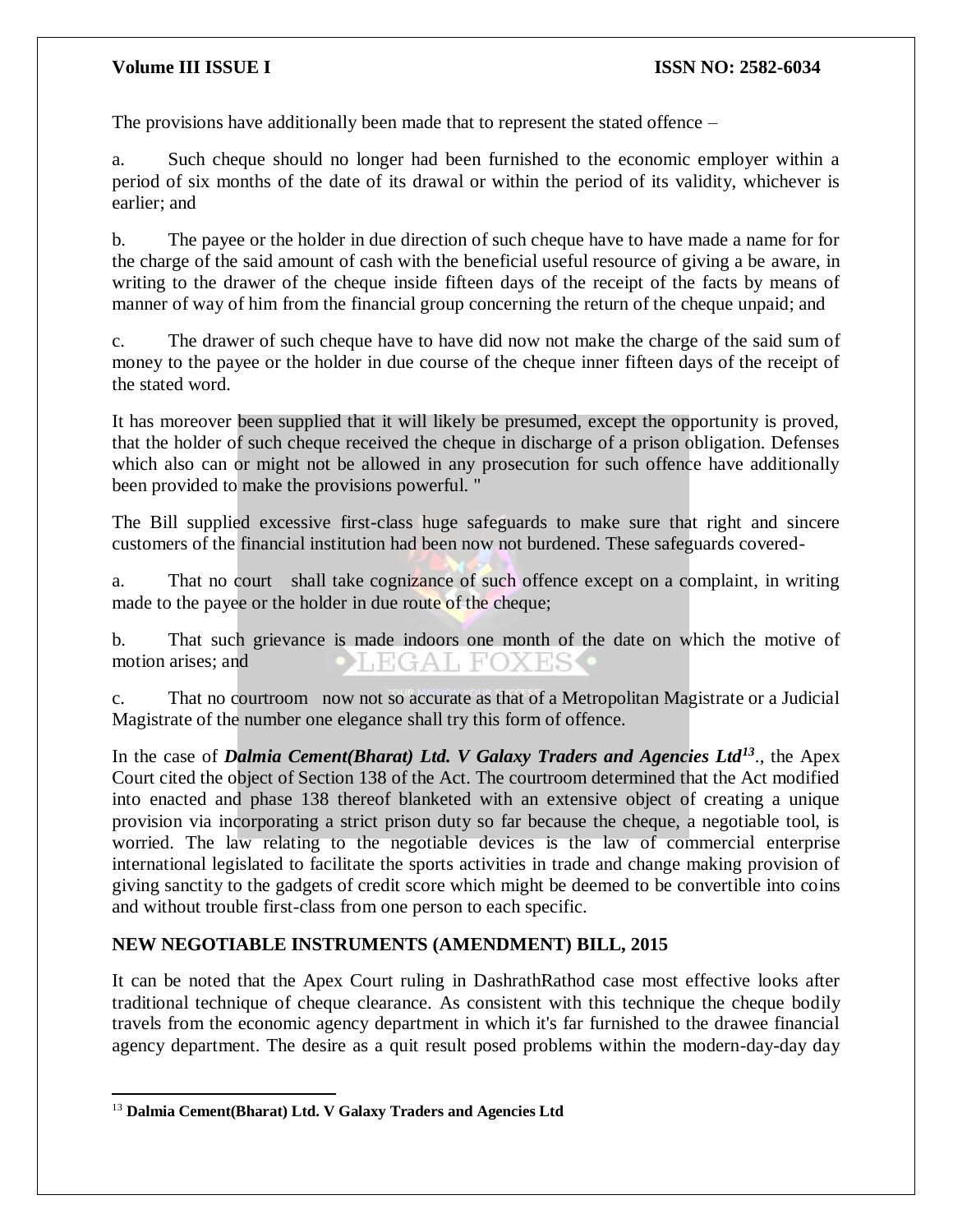cheque truncation gadget, wherein the cheque does not excursion to drawee monetary organization. Financial establishments and banks advised difficulty in dealing with the scenario<sup>14</sup>

"The proposed amendments to the Negotiable Instruments Act, 1881 ("The NI Act") are targeted on clarifying the jurisdiction related problems for filing instances for offence devoted below segment 138 of the NI Act. The clarification of jurisdictional issues may be ideal from the fairness thing of view as this can be inside the interests of the complainant and might additionally make certain a honest trial. The readability on jurisdictional trouble for attempting the instances of cheque bouncing may want to growth the credibility of the cheque as a economic device. This may assist the trade and trade in preferred and permit the lending institution, collectively with banks, to keep to extend financing to the economic system, without the apprehension of the loan default as a result of bouncing of a cheque.

## **CONCLUSION**

As we trace the records and status quo of the Negotiable Instruments Act,1881 and interest on the jurisdictional debate underneath Section 138, which offers with dishonor of cheques, we study the necessities which forced the Courts and the Government to undertake landmark adjustments in the law. The modern day exchange and the present ordinary law being the 2015 Ordinance, has the impact of nullifying the regulation as laid down thru the Supreme Court in 2014, Dasrat Rathod case. The jail impact of the Ordinance is that, so that you can institute a grievance below Section 138, the same need to be instituted as constant with : If the cheque is added for series thru an account, the branch of the financial institution in which the payee or holder, keeps the account, is located; or If the cheque is offered for rate through manner of the payee or holder in any other case through his account, the department of the drawee financial company in which the drawer continues the account, is located. This law comes with a promise to clear up and beneficial useful resource in not only the rapid disposal of the pending times pertaining to proceedings underneath 138, however moreover to deliver a sanctity to the tool with the useful resource of in search of to clamp down on defaults in bills. It clarifies the criminal role as to jurisdiction and moreover seeks to maintain up with the modern banking tool.

## **REFERENCES**

- Anjana Dave, An Analytical Study of the Provisons relating to Dishonour of Cheques underneath Chapter XVII of the Negotiable Instruments Act, 1881, Vol. 7 Issue 5, Pacific Business Review International,2014
- Ganga Dutt Sharma, Jurisdiction of Cases for Dishonour of cheque within the Pretext of the Statutory Laws & Recent Judgements, Vol. Three Issue 9, Global Journal for Research Analysis, 2014
- Books

 $\overline{a}$ 

- Avtar Singh, Laws of Banking and Negotiable Instruments, (2011 Ed), Eastern Book Company
- Bhashyam and Adiga's,The Negotiable Instruments Act, (19th Ed.), Bharat Law House, New Delhi